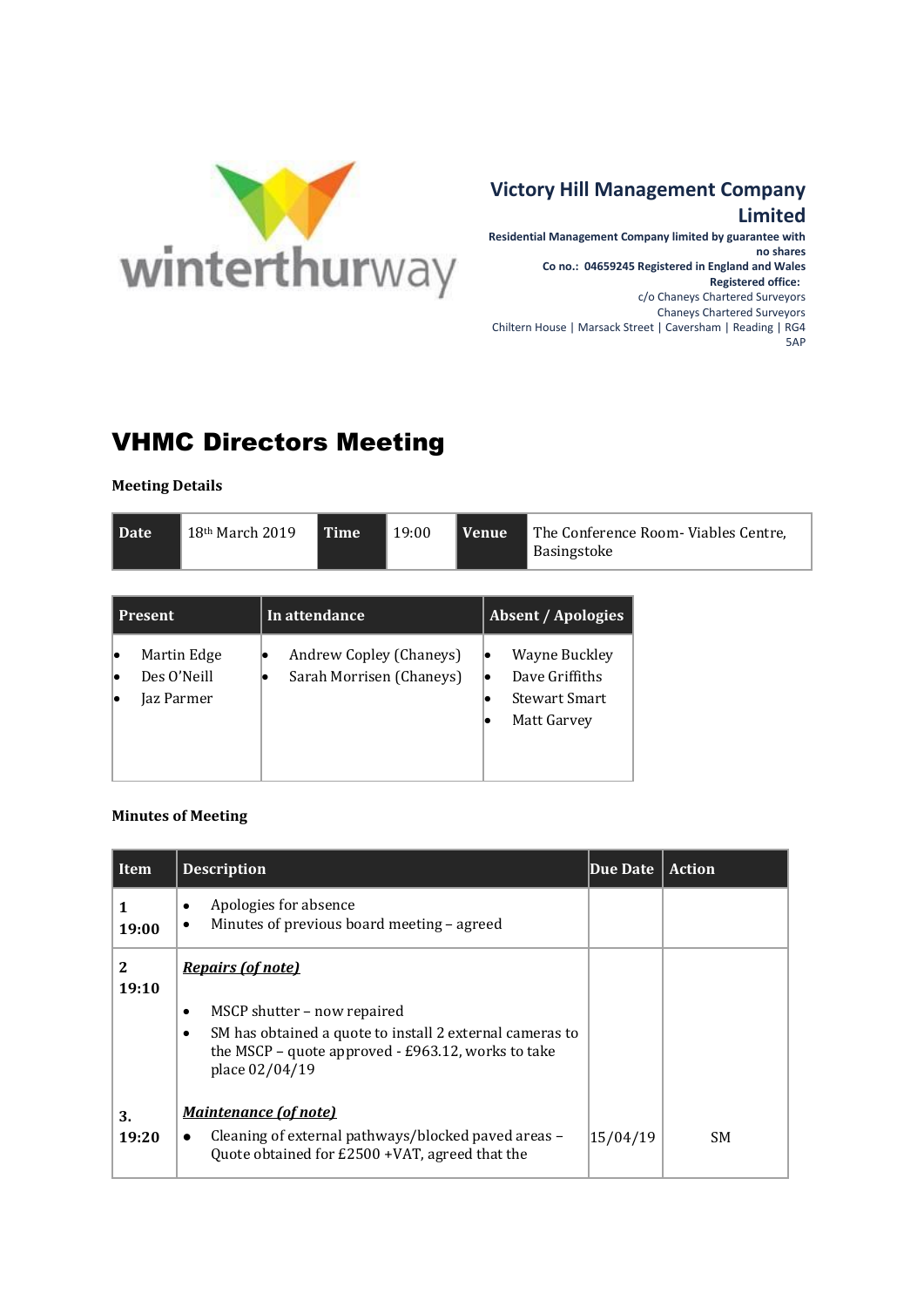|             | relevant pressure cleaner would be hired instead and<br>works undertaken by onsite staff<br>Embankment lights (steps) - post meeting, works<br>$\bullet$<br>booked in for 26/03/19<br>Lift works - All outstanding works now completed<br>$\bullet$<br>apart from floor indicator panel (Elm), part on order<br>Abseiling Contractor - All outstanding works have been<br>$\bullet$<br>passed to CAN Ltd, awaiting date for site attendance<br>DO'N - noted that 2 mattresses have been left on the<br>$\bullet$<br>pathway in the vicinity of Fir block, SM advised that she<br>will ask Jeff to deal with this<br>ME/JP - Elm block bin store doors require attention -<br>$\bullet$<br>SM will progress and arrange | 26/03/19<br>19/03/19<br>25/03/19 | SM/JR<br>SM |
|-------------|------------------------------------------------------------------------------------------------------------------------------------------------------------------------------------------------------------------------------------------------------------------------------------------------------------------------------------------------------------------------------------------------------------------------------------------------------------------------------------------------------------------------------------------------------------------------------------------------------------------------------------------------------------------------------------------------------------------------|----------------------------------|-------------|
| 4.<br>19:40 | <b>Routine Maintenance</b><br>Dry riser testing - booked in for 27/03/19<br>$\bullet$                                                                                                                                                                                                                                                                                                                                                                                                                                                                                                                                                                                                                                  |                                  |             |
|             | Bulk collection of rubbish - SM advised that the bulk<br>$\bullet$<br>collection has not taken place this month, complaint<br>raised and Cllr Westbrook informed.                                                                                                                                                                                                                                                                                                                                                                                                                                                                                                                                                      |                                  | SM          |
| 5.<br>19:45 | <b>Leaseholder Issues</b><br>Insurance claim (Elm) - 366/367 - Champion<br>$\bullet$<br>Scaffolding arrived onsite 18/03/19 to erect the                                                                                                                                                                                                                                                                                                                                                                                                                                                                                                                                                                               | 01/04/19                         | <b>SM</b>   |
| 6.<br>19:50 | external scaffolding to allow for search and find works<br>re the current external leak<br><b>Projects</b>                                                                                                                                                                                                                                                                                                                                                                                                                                                                                                                                                                                                             |                                  |             |
|             | <b>Planned Maintenance/Long Term Planning</b><br>$\bullet$<br><b>Extension of estate office -Day Tanner</b><br>$\circ$<br>Architects appointed re planning application.<br>SM to obtain an ETA for delivery of report                                                                                                                                                                                                                                                                                                                                                                                                                                                                                                  | 25/03/19                         | SM          |
|             | submission to BDBC<br><b>Refurbishment of lobbies - 2 quotes obtained <math> 12/04/19</math></b><br>$\circ$<br>for internal redecoration and replacement<br>skirting boards, SM awaiting 2 <sup>nd</sup> quote for<br>flooring. SM to arrange 3 <sup>rd</sup> quote for flooring<br>and 2 further quotes for internal redecoration                                                                                                                                                                                                                                                                                                                                                                                     |                                  | SM          |
|             | and replacement skirting boards.<br>SM to progress furniture for the lobbies, agreed<br>this would include - plastic plants, sofa,<br>mirrors and all will be required to be fixed<br>down to prevent loss.                                                                                                                                                                                                                                                                                                                                                                                                                                                                                                            | 17/05/19                         | SM          |
|             | Long Term Planning - Summary of PMP<br>$\circ$<br>works compiled by AC and approved for                                                                                                                                                                                                                                                                                                                                                                                                                                                                                                                                                                                                                                | 29/03/19                         | AC          |
|             | publish on the Winterthur website<br>Winterthur Way Facebook Page - AC advised<br>$\circ$<br>that Leaseholders had been emailed to advise<br>of the Facebook page and updated website. 30<br>have joined the page to date. SM will put<br>notices up in each of the lobbies.                                                                                                                                                                                                                                                                                                                                                                                                                                           | 22/03/19                         | SM          |